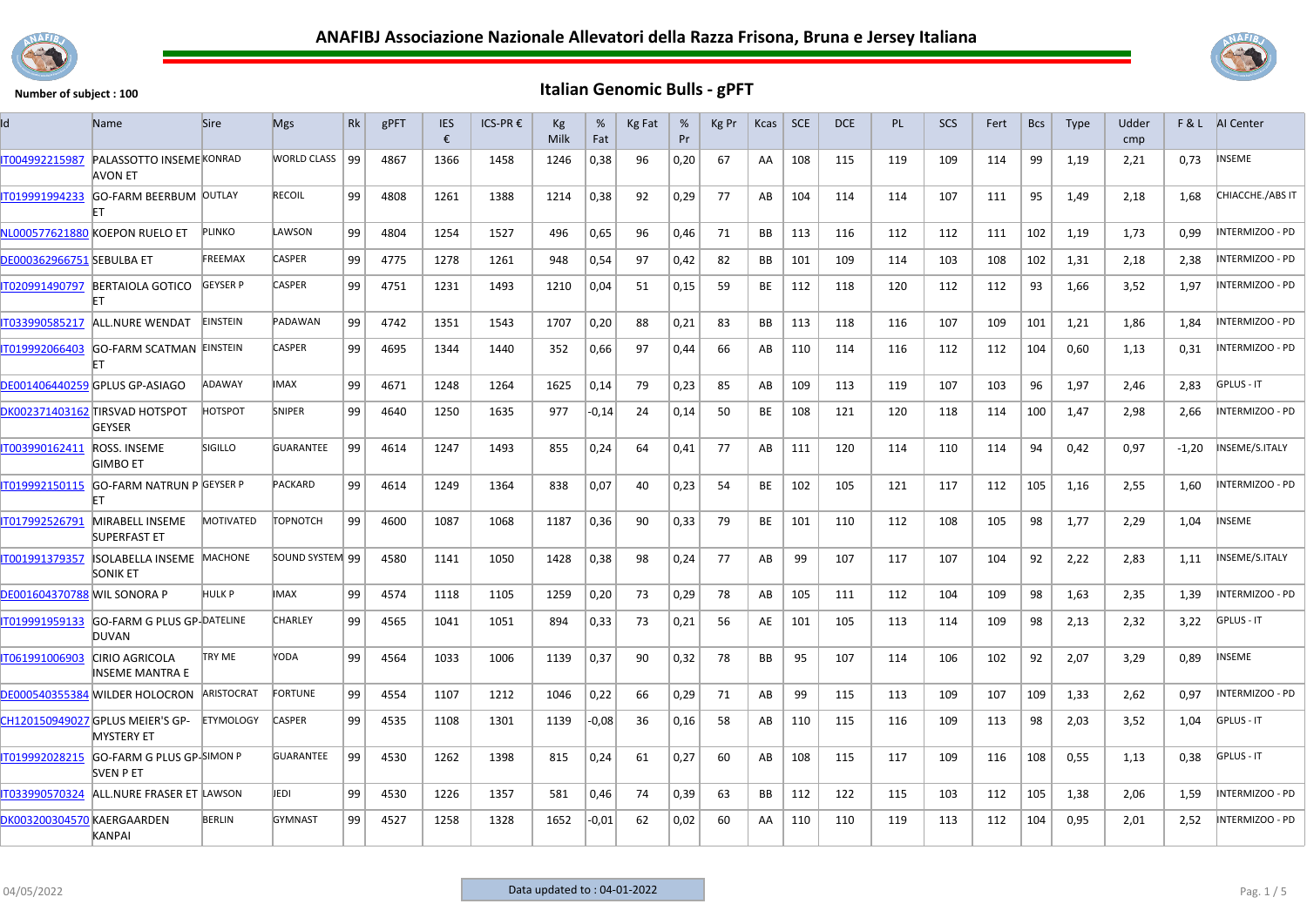



|                                       | Name                                               | <b>Sire</b>       | <b>Mgs</b>       | Rk | gPFT | <b>IES</b><br>€ | ICS-PR € | Kg<br>Milk | %<br>Fat | Kg Fat | %<br>Pr | Kg Pr | Kcas      | <b>SCE</b> | <b>DCE</b> | PL  | <b>SCS</b> | Fert | <b>Bcs</b> | <b>Type</b> | Udder<br>cmp |         | F & L AI Center         |
|---------------------------------------|----------------------------------------------------|-------------------|------------------|----|------|-----------------|----------|------------|----------|--------|---------|-------|-----------|------------|------------|-----|------------|------|------------|-------------|--------------|---------|-------------------------|
| <b>DE000541272242 GPLUS HGH GP-</b>   | PESSINA                                            | PALMER            | <b>SUBZERO</b>   | 99 | 4523 | 1186            | 1281     | 1822       | $-0,08$  | 62     | 0,22    | 88    | AB        | 101        | 116        | 114 | 105        | 107  | 96         | 0,94        | 0.86         | 2,37    | GPLUS - IT              |
| <b>DE000540974596 ZFZ CRISALIS RF</b> |                                                    | <b>GYWER</b>      | MR SALVATORE 99  |    | 4523 | 1103            | 1042     | 1679       | 0,24     | 90     | 0.20    | 82    | AA        | 106        | 107        | 112 | 110        | 105  | 99         | 1,26        | 1.73         | 1.08    | NTERMIZOO - PD          |
| IT019991894420                        | <b>IDEVRA ROYAL</b><br>INSEME<br>CARLOMAGNO        | <b>BRAMANTE</b>   | <b>TABASCO</b>   | 99 | 4512 | 1111            | 1177     | 1560       | 0,13     | 74     | 0,26    | 86    | BE        | 100        | 112        | 115 | 109        | 105  | 93         | 1,39        | 1,12         | $-0,23$ | NSEME                   |
| IT103990033871                        | LA PORTEA INSEME<br><b>BLANCO</b>                  | <b>EINSTEIN</b>   | <b>CASPER</b>    | 99 | 4511 | 1041            | 925      | 1218       | 0,45     | 102    | 0,20    | 67    | AB        | 101        | 102        | 115 | 111        | 102  | 101        | 2,26        | 3,29         | 1,47    | INSEME/S.ITALY          |
| IT035991096763                        | <b>AQUILA ZAZZLE</b><br><b>GODBLESS</b>            | ZAZZLE            | <b>CASPER</b>    | 99 | 4501 | 1185            | 1335     | 1203       | 0,52     | 109    | 0,32    | 79    | <b>BB</b> | 112        | 122        | 113 | 107        | 103  | 100        | 1,25        | 1,52         | 0,19    | <b>GB GENETICS COFA</b> |
| IT001991277781                        | <b>ISOLABELLA INSEME</b><br><b>DISTEFANO ET</b>    | <b>HOTHAND</b>    | тоонот           | 99 | 4495 | 1084            | 975      | 1540       | 0,30     | 94     | 0,18    | 73    | AA        | 109        | 109        | 117 | 108        | 102  | 97         | 1,86        | 3,11         | 0,92    | NSEME/S.ITALY           |
| IT028990476890                        | <b>GEGANIA INSEME</b><br>KYRIOS ET RF              | STRADIVARI        | <b>SPARK RED</b> | 99 | 4489 | 1142            | 1453     | 1500       | $-0,21$  | 33     | 0,04    | 58    | AB        | 108        | 118        | 119 | 115        | 110  | 102        | 1,79        | 2,80         | 2,31    | INSEME/S.ITALY          |
| IT019992175194                        | <b>GO-FARM INSEME</b><br>NOVAH ET                  | <b>STRADIVARI</b> | <b>PACKARD</b>   | 99 | 4484 | 1092            | 1293     | 1414       | 0,15     | 69     | 0,14    | 63    | <b>BB</b> | 105        | 115        | 115 | 108        | 109  | 100        | 1,31        | 2,64         | 1,30    | <b>INSEME</b>           |
| T024990682547                         | <b>INSEME ELETTRO</b>                              | <b>GIORDANO</b>   | <b>FLAGSHIP</b>  | 99 | 4465 | 1134            | 1295     | 606        | 0,53     | 85     | 0,28    | 52    | BB        | 104        | 115        | 117 | 111        | 110  | 99         | 1,38        | 2,40         | 0,60    | NSEME                   |
| IT020991553591                        | <b>GANDY VIRGILIO</b>                              | <b>SPINOFF</b>    | <b>HOTLINE</b>   | 99 | 4460 | 1060            | 1093     | 578        | 0,31     | 56     | 0,25    | 49    | AA.       | 100        | 110        | 115 | 112        | 111  | 102        | 1.61        | 2.83         | 2.22    | NTERMIZOO - PD          |
| IT035991009119                        | <b>AQUILA ARISTOCRAT ARISTOCRAT</b><br><b>STAR</b> |                   | JEDI             | 99 | 4459 | 1065            | 1089     | 1057       | 0,45     | 96     | 0,20    | 60    | BE        | 97         | 112        | 113 | 108        | 112  | 101        | 1,35        | 2,07         | $-1,28$ | INTERM/AI TOTAL         |
| IT034991216341                        | AGRIGEN INSEME<br><b>STRATOS ET</b>                | PANAMA            | PADAWAN          | 99 | 4439 | 1156            | 1057     | 1470       | $-0.01$  | 55     | 0,18    | 70    | <b>BE</b> | 104        | 106        | 117 | 106        | 109  | 103        | 1,52        | 2,18         | 2,51    | NSEME                   |
| IT017992167089                        | <b>ZANI INSEME</b><br><b>STRADIVARI</b>            | <b>DREAM</b>      | SOUND SYSTEM 99  |    | 4434 | 1014            | 1035     | 1158       | 0,16     | 62     | 0,27    | 71    | <b>BB</b> | 100        | 112        | 111 | 103        | 108  | 104        | 1,75        | 2,76         | 1,78    | NSEME/S.ITALY           |
| IT024990673198                        | <b>CA' DEI VOLTI</b><br><b>FPANTO</b>              | <b>SPINOFF</b>    | MIURA            | 99 | 4425 | 1214            | 1256     | 643        | 0,33     | 64     | 0,22    | 48    | AB        | 102        | 111        | 116 | 110        | 113  | 112        | 0,86        | 1,52         | 3,85    | NTERMIZOO - PD          |
| IT034991282144                        | <b>AGRIGEN INSEME</b><br><b>PIANISTA ET</b>        | NIBALI            | PADAWAN          | 99 | 4415 | 1114            | 1229     | 1788       | $-0,21$  | 41     | 0,16    | 78    | <b>BB</b> | 103        | 111        | 113 | 101        | 115  | 94         | 0,93        | 1,37         | $-0,23$ | INSEME/S.ITALY          |
| <b>DE000363306118 KNO ECUADOR P</b>   |                                                    | HOTHAND           | <b>AMESON</b>    | 99 | 4415 | 1121            | 967      | 1820       | 0,07     | 74     | 0,21    | 85    | AA        | 106        | 106        | 116 | 106        | 101  | 90         | 1,31        | 1,64         | 2.33    | NTERMIZOO - PD          |
| T019992032586                         | <b>IDEVRA INSEME</b><br><b>DESICA</b>              | <b>DEREK</b>      | SOUND SYSTEM 99  |    | 4403 | 1263            | 1500     | 319        | 0,45     | 62     | 0,27    | 42    | BB        | 111        | 118        | 122 | 112        | 114  | 104        | 0.91        | 1,88         | 0.35    | NSEME/S.ITALY           |
| IT001991351854                        | ISOLABELLA INSEME SIGILLO<br><b>SALIERI</b>        |                   | SOUND SYSTEM 99  |    | 4400 | 963             | 1151     | 449        | 0,20     | 41     | 0,28    | 50    | <b>BB</b> | 100        | 109        | 113 | 113        | 110  | 101        | 1,88        | 3,10         | 1,68    | <b>INSEME</b>           |
| IT004992042022                        | <b>SCOTTA ROYAL</b><br>INSEME MINARDI ET           | <b>DATELINE</b>   | <b>SUPERSTAR</b> | 99 | 4397 | 932             | 1105     | 1190       | 0,21     | 69     | 0,18    | 63    | AB        | 106        | 113        | 111 | 113        | 106  | 94         | 1,96        | 2,37         | 1,55    | NSEME/S.ITALY           |
| DE001306102528 G-PLUS TD GP-          | PADANO                                             | PROMOTION         | RAFTING          | 99 | 4393 | 1131            | 1029     | 2094       | 0,10     | 92     | 0,15    | 90    | AB        | 102        | 104        | 113 | 107        | 103  | 98         | 0,76        | 0,34         | 1,74    | <b>GPLUS - IT</b>       |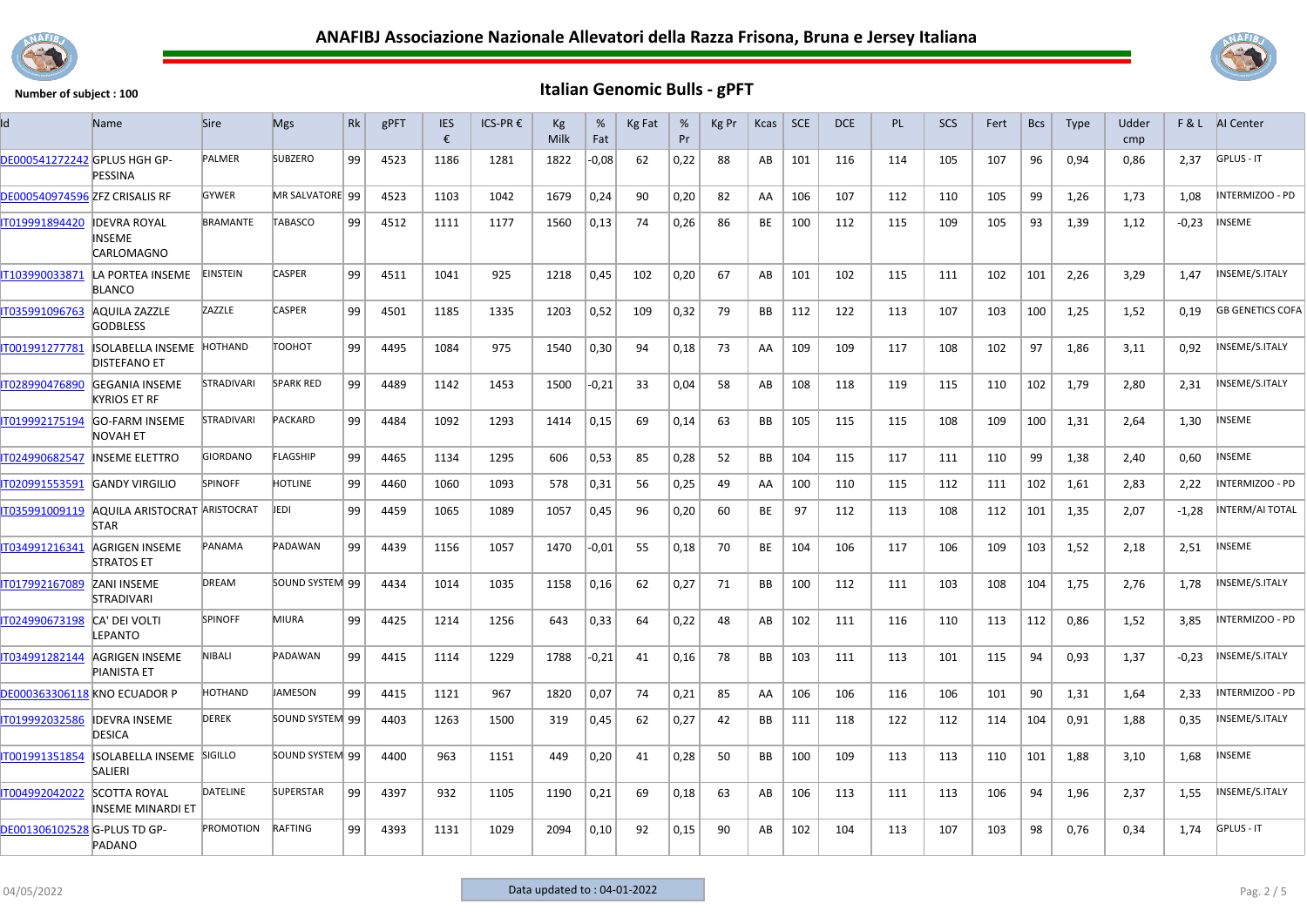



| ld                                   | Name                                            | <b>Sire</b>                | <b>Mgs</b>       | Rk | gPFT | <b>IES</b><br>€ | ICS-PR € | Kg<br>Milk | %<br>Fat | Kg Fat | %<br>Pr | Kg Pr | Kcas      | SCE | DCE | <b>PL</b> | SCS | Fert | <b>Bcs</b> | <b>Type</b> | Udder<br>cmp | F&L     | AI Center         |
|--------------------------------------|-------------------------------------------------|----------------------------|------------------|----|------|-----------------|----------|------------|----------|--------|---------|-------|-----------|-----|-----|-----------|-----|------|------------|-------------|--------------|---------|-------------------|
| IT019991894402                       | <b>IDEVRA ROYAL</b><br>INSEME ROSSINI ET        | <b>HOTHAND</b>             | <b>BANDARES</b>  | 99 | 4381 | 975             | 903      | 1169       | 0,17     | 60     | 0,28    | 74    | AA        | 108 | 108 | 113       | 109 | 103  | 94         | 1,97        | 2,79         | 0.74    | INSEME/S.ITALY    |
| <b>DE000362351602 RR DUBLINER</b>    |                                                 | <b>DURABLE</b>             | <b>GYMNAST</b>   | 99 | 4378 | 1122            | 1282     | 1410       | 0,13     | 69     | 0,21    | 72    | BB        | 101 | 118 | 115       | 107 | 106  | 94         | 1,44        | 1,73         | 1,95    | INTERMIZOO - PD   |
| IT019992057158                       | CRISTELLA MALACCA EINSTEIN                      |                            | <b>DYNASTY</b>   | 99 | 4377 | 1201            | 1512     | 748        | 0,27     | 62     | 0,18    | 48    | BB        | 109 | 121 | 115       | 111 | 117  | 109        | 0,37        | 1,50         | $-0,42$ | INTERMIZOO - PD   |
| IT034991068645                       | AGRIGEN ROYAL<br><b>PERSEUS PARMENSE</b>        | <b>PERSEUS</b>             | <b>SELLECK</b>   | 99 | 4377 | 1083            | 1179     | 528        | 0,31     | 59     | 0,16    | 37    | AA        | 107 | 115 | 114       | 110 | 116  | 107        | 1,14        | 2,35         | 1,71    | INSEME            |
| IT019992066394                       | <b>GO-FARM SIOFOK ET EINSTEIN</b>               |                            | <b>CASPER</b>    | 99 | 4373 | 1116            | 1145     | 887        | 0,20     | 61     | 0,18    | 53    | AB        | 106 | 107 | 118       | 114 | 107  | 107        | 1,28        | 2,70         | 1.92    | INTERMIZOO - PD   |
| IT001991173499                       | <b>ISOLABELLA ROYAL</b><br><b>FIFO</b>          | PINTERAULT<br><b>GPLUS</b> | <b>DEMAN</b>     | 99 | 4362 | 1116            | 1203     | 341        | 0,28     | 46     | 0,36    | 55    | AA.       | 111 | 120 | 116       | 111 | 109  | 105        | 1,04        | 2,28         | 1,66    | INSEME            |
| IT019991987755                       | <b>CRISTELLA UNGAVA</b>                         | ZAREK                      | <b>PERSEUS</b>   | 99 | 4360 | 1106            | 920      | 1566       | 0,28     | 92     | 0,13    | 67    | AA        | 107 | 104 | 117       | 105 | 107  | 103        | 0,77        | 1,64         | 0,78    | INTERMIZOO - PD   |
| <b>DE000541715356 G-PLUS CEH GP-</b> | <b>GRANA RED</b>                                | <b>GRANDO RED</b>          | <b>GYWER</b>     | 99 | 4357 | 1041            | 927      | 2551       | $-0,29$  | 63     | 0,15    | 104   | <b>BB</b> | 107 | 102 | 113       | 107 | 95   | 99         | 1,72        | 1,89         | 2,79    | <b>GPLUS - IT</b> |
| IT018990253937                       | LUIS-OOH INSEME<br>TORTU                        | <b>MOJO</b>                | <b>GUARANTEE</b> | 99 | 4352 | 1015            | 1019     | 1177       | 0,02     | 53     | 0,26    | 70    | BE        | 100 | 108 | 113       | 109 | 109  | 94         | 1,02        | 2,34         | $-0.09$ | INSEME/S.ITALY    |
| IT061990879534                       | <b>CIRIO AGRICOLA</b><br><b>NSEME MANFREDI</b>  | PADAWAN                    | <b>DOZER</b>     | 99 | 4341 | 1090            | 1096     | 1899       | $-0,37$  | 27     | $-0.01$ | 62    | AB        | 102 | 104 | 117       | 107 | 113  | 101        | 1,33        | 2,70         | 1,29    | INSEME            |
| IT019991932418                       | <b>CRISTELLA KALINKO</b>                        | <b>PURSUIT</b>             | LIGHTHOUSE       | 99 | 4340 | 1020            | 1017     | 1481       | 0,52     | 117    | 0,23    | 77    | AA        | 105 | 123 | 107       | 103 | 106  | 97         | 1,61        | 0,49         | 0,73    | INTERMIZOO - PD   |
| T019991959138                        | <b>GO-FARM ABC</b><br><b>BUBBLEGUM ET</b>       | <b>HOTHAND</b>             | <b>RECOIL</b>    | 99 | 4338 | 1048            | 1036     | 2220       | $-0,23$  | 56     | 0,06    | 82    | AA.       | 112 | 115 | 115       | 105 | 103  | 91         | 1,92        | 1,98         | 2,61    | COFA/ABC GENETIX  |
| IT019991821944                       | <b>GO-FARM FURIA ET</b>                         | <b>PACKARD</b>             | <b>DETOUR</b>    | 99 | 4333 | 899             | 1145     | 264        | 0,57     | 76     | 0,25    | 38    | BB        | 106 | 112 | 110       | 114 | 111  | 98         | 1,89        | 2,58         | 1,08    | INTERMIZOO - PD   |
| DE000541006786 SFH REDSHIFT R        |                                                 | <b>GYWER</b>               | APOLL            | 99 | 4332 | 903             | 976      | 1566       | 0,10     | 76     | 0,13    | 70    | AB        | 102 | 103 | 110       | 116 | 103  | 95         | 1,61        | 1,65         | 1,90    | INTERMIZOO - PD   |
| IT004991947078                       | <b>ROYAL SIGILLO ET</b>                         | PADAWAN                    | <b>SUPERSTAR</b> | 99 | 4332 | 1095            | 1371     | 1270       | $-0,03$  | 47     | 0,22    | 69    | BB        | 109 | 122 | 112       | 105 | 114  | 97         | 0,73        | 1,00         | 0,15    | NSEME             |
| IT061990821887                       | <b>CIRIO AGR. EQUITY</b><br><b>GAP EDUARDO</b>  | PERSEUS                    | <b>BATTLECRY</b> | 99 | 4329 | 955             | 1064     | 1418       | 0,07     | 67     | 0,03    | 54    | AA        | 106 | 115 | 111       | 107 | 112  | 98         | 1,49        | 2,04         | 0,41    | INSEME/S.ITALY    |
| IT034991251191                       | AL.CO.BIA. INSEME<br><b>PORTOFINO</b>           | KUDOS                      | <b>CASPER</b>    | 99 | 4326 | 885             | 997      | 1817       | $-0,01$  | 72     | 0,18    | 83    | BB        | 102 | 116 | 109       | 106 | 99   | 94         | 2,13        | 2,99         | 1,74    | NSEME             |
| IT017992182327                       | <b>G PLUS AIMOC</b><br><b>HOOLIGAN PP RF</b>    | <b>HOTSPOT</b>             | <b>MISSION P</b> | 99 | 4315 | 1185            | 1042     | 932        | 0,28     | 71     | 0,25    | 62    | EE        | 111 | 122 | 115       | 102 | 109  | 105        | 1,00        | 2,06         | 2,13    | <b>GPLUS - IT</b> |
| IT017992074383                       | <b>GIUDICI HOLSTEINS</b><br><b>CASPER TIBOR</b> | <b>CASPER</b>              | <b>SUPERSHOT</b> | 99 | 4313 | 1147            | 1306     | 948        | 0,14     | 55     | 0,22    | 59    | BB        | 117 | 122 | 116       | 103 | 111  | 100        | 1,44        | 2,04         | 0,80    | CHIACC./TAUROMA   |
| IT034991216248                       | AGRIGEN INSEME<br>LLUSTRE ET                    | <b>DIOM</b>                | <b>DEPOT</b>     | 99 | 4311 | 1262            | 1476     | 1372       | $-0,14$  | 37     | 0,11    | 59    | AB        | 111 | 121 | 119       | 111 | 112  | 110        | 0,56        | 0,89         | 1,87    | INSEME            |
| T019991728770                        | <b>GO-FARM BERNINI ETGUARANTEE</b>              |                            | <b>HOTROD</b>    | 99 | 4310 | 952             | 897      | 948        | 0,37     | 84     | 0,17    | 53    | AA        | 102 | 102 | 114       | 113 | 106  | 92         | 1,23        | 2.29         | 1.34    | <b>INSEME</b>     |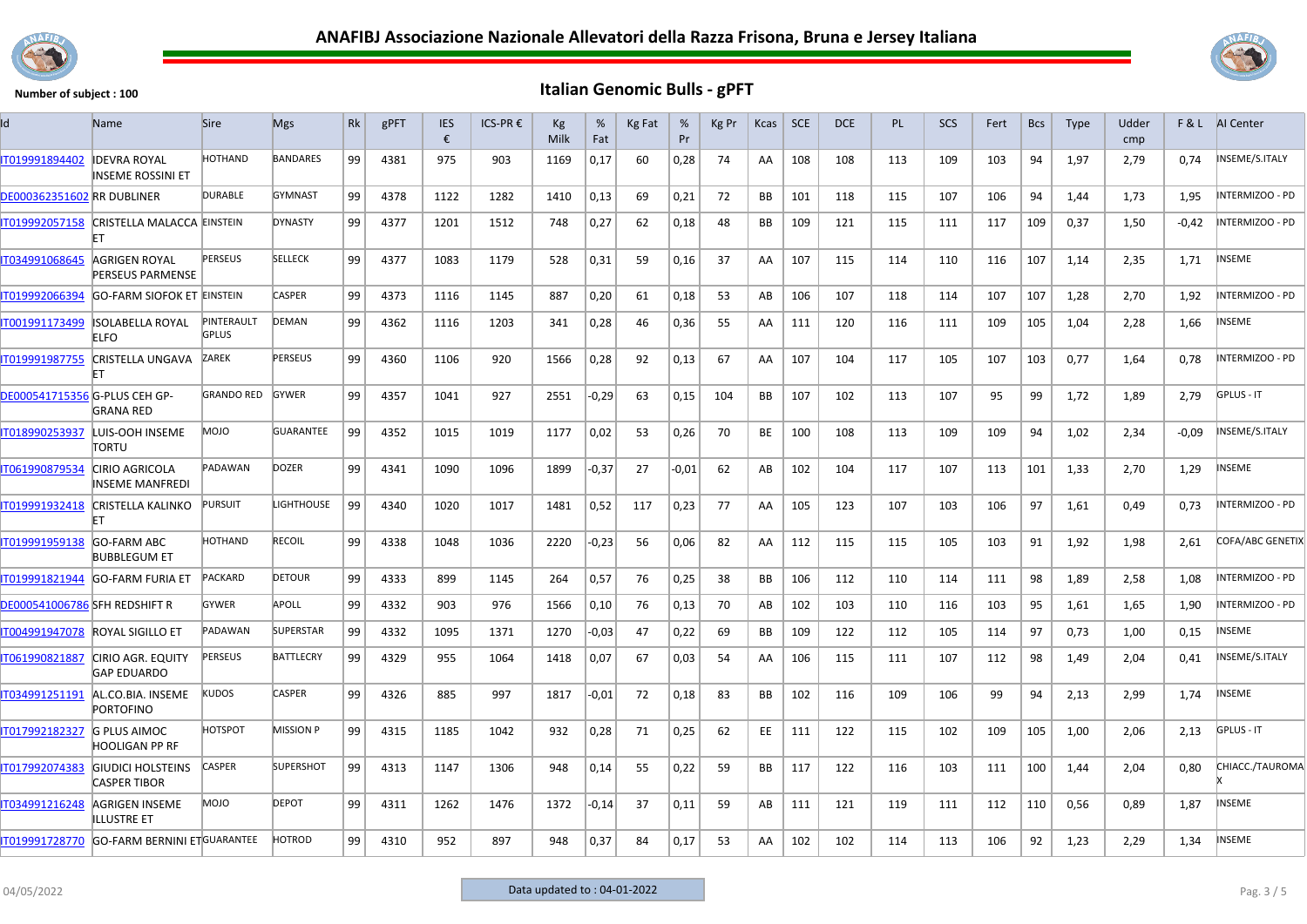



| Id                                  | <b>Name</b>                                          | <b>Sire</b>              | <b>Mgs</b>        | Rk | gPFT | <b>IES</b><br>€ | ICS-PR € | Кg<br>Milk | %<br>Fat | Kg Fat | %<br>Pr | Kg Pr | Kcas | <b>SCE</b> | <b>DCE</b> | <b>PL</b> | <b>SCS</b> | Fert | <b>Bcs</b> | <b>Type</b> | Udder<br>cmp | F&L  | <b>AI</b> Center        |
|-------------------------------------|------------------------------------------------------|--------------------------|-------------------|----|------|-----------------|----------|------------|----------|--------|---------|-------|------|------------|------------|-----------|------------|------|------------|-------------|--------------|------|-------------------------|
| IT036990580805                      | PASSINI<br><b>REDDINGTON CD</b>                      | QUANTUM                  | <b>BATTLECRY</b>  | 99 | 4309 | 1113            | 1196     | 890        | 0,37     | 79     | 0,25    | 62    | AB   | 112        | 114        | 116       | 111        | 106  | 96         | 0,57        | 1,07         | 0,73 | CHIACCHE./ABS IT        |
| IT019991959036                      | <b>GO-FARM REIWA</b>                                 | <b>DATELINE</b>          | <b>SUPERHERO</b>  | 99 | 4308 | 930             | 882      | 1691       | 0,05     | 69     | 0,17    | 77    | AA   | 104        | 112        | 109       | 108        | 101  | 97         | 1,96        | 2,31         | 3,03 | INTERMIZOO - PD         |
| IT098990800801                      | MOLINADAIRY<br><b>NSEME SPRINTER</b>                 | SOLUTION                 | SOUND SYSTEM 99   |    | 4299 | 1153            | 1313     | 1486       | 0,10     | 68     | 0,08    | 61    | BB   | 104        | 119        | 120       | 108        | 107  | 99         | 1,43        | 2,13         | 0,96 | <b>NSEME</b>            |
| IT001991334345                      | <b>CERETTESE INSEME</b><br><b>DIAMANTE</b>           | <b>DEREK</b>             | <b>HOTLINE</b>    | 99 | 4296 | 999             | 1299     | 1418       | $-0,08$  | 45     | 0,18    | 69    | BB   | 105        | 121        | 112       | 109        | 108  | 94         | 1,38        | 1,59         | 1,02 | <b>NSEME</b>            |
| IT019991959147                      | <b>GO-FARM BOEING</b>                                | <b>HOTHAND</b>           | <b>RECOIL</b>     | 99 | 4296 | 838             | 853      | 1372       | 0,10     | 63     | 0,14    | 64    | AA   | 109        | 111        | 111       | 109        | 101  | 86         | 2,83        | 3,04         | 4,05 | INTERMIZOO - PD         |
| IT001991392550                      | <b>SERRA FARM INSEME BOULEVARD</b><br>ATLAS          |                          | PADAWAN           | 99 | 4290 | 1165            | 1591     | 866        | $-0,15$  | 14     | 0,05    | 35    | AB   | 109        | 125        | 121       | 121        | 112  | 112        | 1,42        | 2,53         | 3,08 | INSEME/S.ITALY          |
| IT019991821658                      | <b>GO-FARM STROLL ET SOUND SYSTEMFRANCHISE</b>       |                          |                   | 99 | 4290 | 1118            | 1224     | 922        | 0,18     | 57     | 0,13    | 47    | BE   | 108        | 119        | 118       | 108        | 113  | 101        | 1,32        | 1,95         | 1.17 | INTERMIZOO - PD         |
| T019991959176                       | <b>GO-FARM BRONSON DATELINE</b>                      |                          | <b>KING ROYAL</b> | 99 | 4277 | 845             | 743      | 584        | 0,51     | 84     | 0,31    | 58    | AB   | 100        | 104        | 109       | 107        | 105  | 90         | 2,03        | 2,37         | 2,09 | INTERMIZOO - PD         |
| IT019991894454                      | <b>IDEVRA RYL INSEME</b><br><b>GHIBERTI ET</b>       | BRAMANTE                 | <b>HOTLINE</b>    | 99 | 4277 | 897             | 895      | 1084       | 0,48     | 95     | 0,26    | 66    | AA   | 109        | 115        | 110       | 112        | 99   | 95         | 2,47        | 2,04         | 3,24 | INSEME/S.ITALY          |
| <b>DE000540157247 KARIBO</b>        |                                                      | CASPER                   | JEDI              | 99 | 4275 | 961             | 840      | 1458       | 0,11     | 71     | 0,23    | 79    | AB   | 100        | 108        | 111       | 102        | 103  | 99         | 1,33        | 1,73         | 0,72 | CHIACCHE./ABS IT        |
| IT028990439309                      | <b>GUTHI G-PLUS</b><br><b>MONSTER TRUCK</b>          | <b>MONSTER</b>           | <b>SUNFISH RC</b> | 99 | 4275 | 1024            | 819      | 2236       | $-0,03$  | -81    | 0,01    | 79    | AE   | 101        | 104        | 113       | 106        | 104  | 95         | 0,91        | 2,19         | 0,94 | INTERMIZOO - PD         |
| IT020991490796                      | <b>BERTAIOLA FLUNO</b>                               | KALEIDO P                | <b>CASPER</b>     | 99 | 4269 | 887             | 806      | 1483       | 0,21     | 79     | 0,21    | 75    | BE   | 109        | 113        | 109       | 103        | 102  | 94         | 1,71        | 2,58         | 1,34 | INTERMIZOO - PD         |
| IT019992057135                      | CRISTELLA GRYPHUS MAESTRO                            |                          | <b>DYNASTY</b>    | 99 | 4266 | 1068            | 1131     | 1513       | 0,17     | 73     | 0,08    | 60    | BB   | 98         | 113        | 115       | 105        | 108  | 100        | 1,32        | 1,85         | 1,77 | <b>CHIACCHIERINI-PG</b> |
| IT004992104349                      | <b>DELLAROSSA INSEME ZAREK</b><br><b>BELFANTE ET</b> |                          | SOUND SYSTEM 99   |    | 4264 | 1069            | 1061     | 1014       | 0,40     | 87     | 0,13    | 49    | BE   | 106        | 112        | 117       | 110        | 107  | 102        | 1,24        | 1,98         | 1,58 | NSEME                   |
| IT001991371293                      | <b>BAS FARM GEMINI P KALEIDO P</b>                   |                          | <b>CLASH P</b>    | 98 | 4255 | 905             | 1063     | 1174       | 0,25     | 74     | 0,27    | 72    | BB   | 107        | 115        | 109       | 109        | 104  | 86         | 1,25        | 2,26         | 0,03 | INTERMIZOO - PD         |
| T015990572116                       | <b>RIOZZO INSEME</b><br><b>DIAVOLO ROSSO R</b>       | <b>BARONE ROSSOGYWER</b> |                   | 98 | 4254 | 966             | 1014     | 1535       | 0,07     | 68     | 0,16    | 71    | AB   | 109        | 111        | 108       | 107        | 109  | 99         | 0,74        | 1,22         | 0,74 | INSEME                  |
| IT019991867324                      | <b>GO-FARM INSEME</b><br>NIBALI ET                   | PADAWAN                  | EAGLE             | 98 | 4254 | 952             | 1169     | 1317       | $-0,05$  | 44     | 0,14    | 60    | BB   | 109        | 119        | 110       | 105        | 111  | 98         | 1,51        | 2,15         | 1,40 | INSEME/S.ITALY          |
| <b>DK002371403204 TIRSVAD 3STAR</b> | MUMBAI                                               | SIMON P                  | <b>SUPERHERO</b>  | 98 | 4249 | 1087            | 1205     | 1316       | 0,24     | 78     | 0,11    | 56    | BB   | 105        | 111        | 117       | 113        | 107  | 96         | 0,91        | 1,97         | 1,08 | INTERMIZOO - PD         |
| IT018990246137                      | <b>BUBECCA INSEME</b><br><b>BALDORIA RF ET</b>       | <b>GIORDANO</b>          | ABEL              | 98 | 4249 | 951             | 1021     | 671        | 0,26     | 54     | 0,41    | 69    | BB   | 101        | 111        | 111       | 106        | 106  | 95         | 1,32        | 0,54         | 1,82 | INSEME/S.ITALY          |
| IT098990685193                      | CORVINI TELESFORO SOUND SYSTEM DERWOOD               |                          |                   | 98 | 4245 | 867             | 676      | 905        | 0,19     | 58     | 0,28    | 65    | BE   | 101        | 106        | 108       | 96         | 111  | 95         | 1,63        | 2,25         | 0,48 | <b>NSEME</b>            |
| IT019991766092                      | <b>GO-FARM SPINOFF</b>                               | PADAWAN                  | <b>RUBICON</b>    | 98 | 4240 | 1170            | 1331     | 444        | 0,19     | 40     | 0,19    | 37    | AB   | 104        | 118        | 120       | 112        | 115  | 105        | 0,78        | 1,86         | 1,87 | INTERMIZOO - PD         |